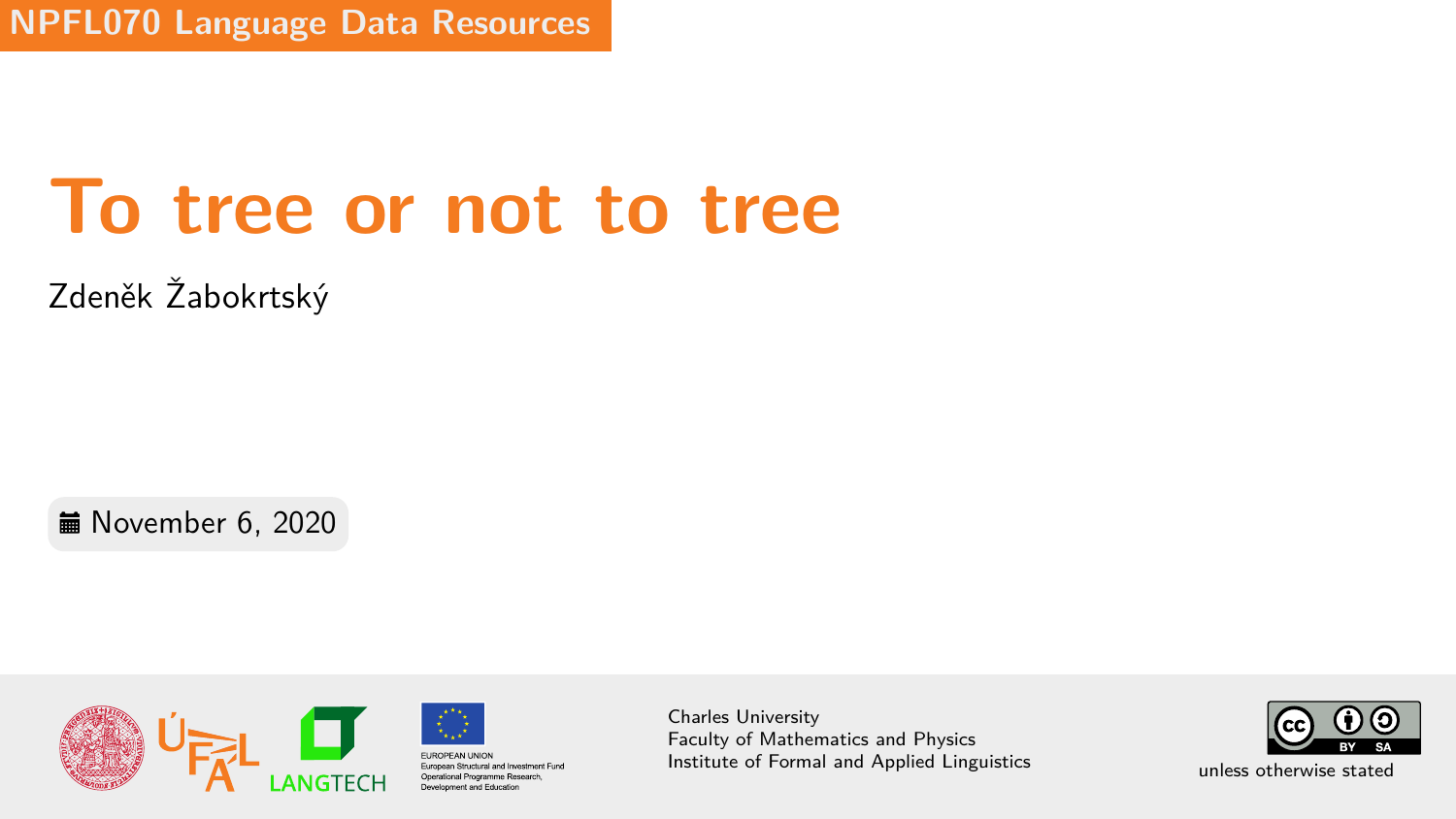<span id="page-1-0"></span>**[Troubles with choosing an annotation](#page-1-0) [scheme: a case study on problematic](#page-1-0) [corpus/treebank design decisions](#page-1-0)**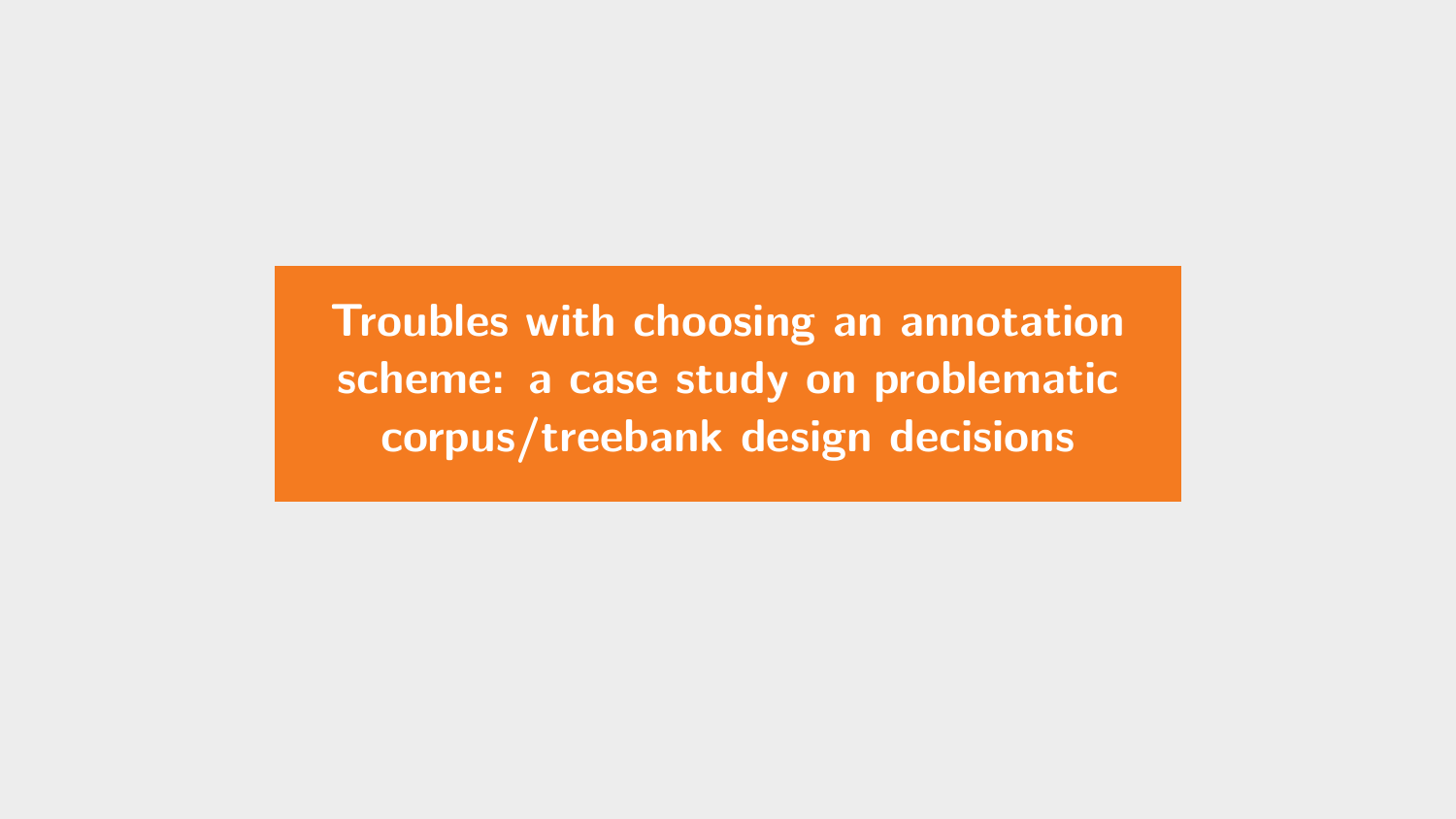- some critics: an annotated corpus is worse than a raw corpus because of forced interpretations
	- one has to struggle with different linguistic traditions of different national schools
	- example: part of speech categories
- relying on annotation might be misleading if the quality is low (errors or inconsistencies)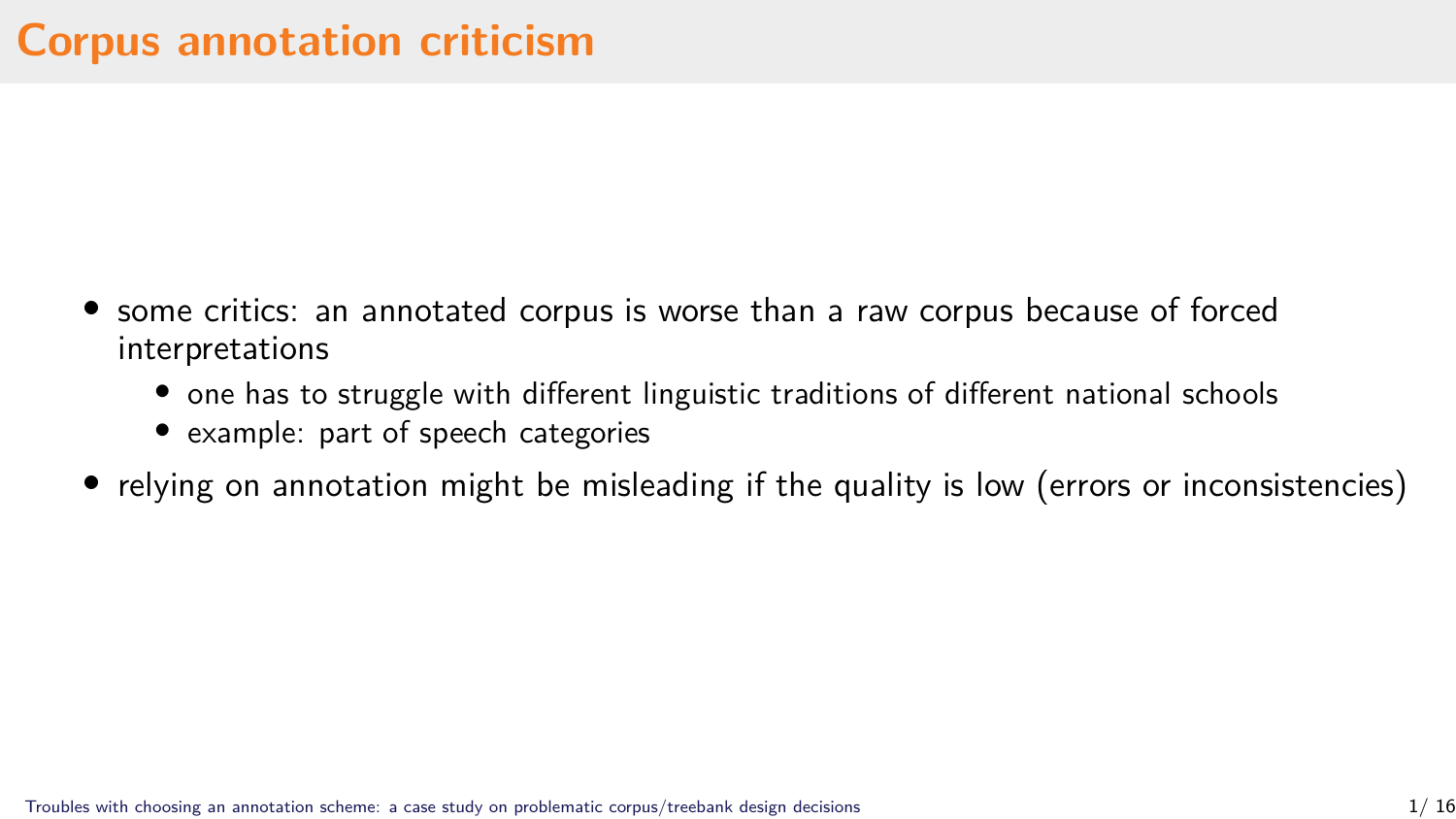#### **Variability of PoS tag sets**

## Penn Treebank POS tagset (for English)

 $CD$  cardinal number  $(1 - \theta)$ DT determiner (the)  $EX$  existential there (there is)  $FW$  foreign word  $(d \overline{h}oenv)$ IN preposition/subordinating conjunction (in of like) II adjective (ensen) **JJR** adjective, comparative (apsence) **JJS** adjective superlative (*green est*) LS list marker  $(1)$  $MD \text{ modal} (could, will)$  $NN$  noun, singular or mass  $(table)$ NNS noun plural (tables)  $NNP$  proper noun, singular  $(John)$ NNPS proper noun, plural (Vikings) **PDT** predeterminer (*jisbothi/is the bous*) POS possessive ending (friend's)

**PRP** personal pronoun  $(I, he, it)$ 

**PRP\$** possessive propoun  $(mu, his)$ BB adverb (however, usually, naturally, here, good) **BBB** adverb comparative (hetter) RBS adverb. superlative (best)  $\bf{RP}$  particle (give up)  $TO$  to  $(t_{0.00}$  to him) **TIH** interjection (uhbuhhuhh)  $VB$  verb, base form  $(take)$ VBD verb. past tense (took) VBG verb gerund/present participle (taking) VBN verb, past participle (taken) VBP verb sing, present, non-3d (take) VBZ verb. 3rd person sing, present (takes) WDT wh-determiner (which) WP wh-pronoun (who, what) WPS possessive wh-pronoun (whose) WRB wh-abverb (where, when)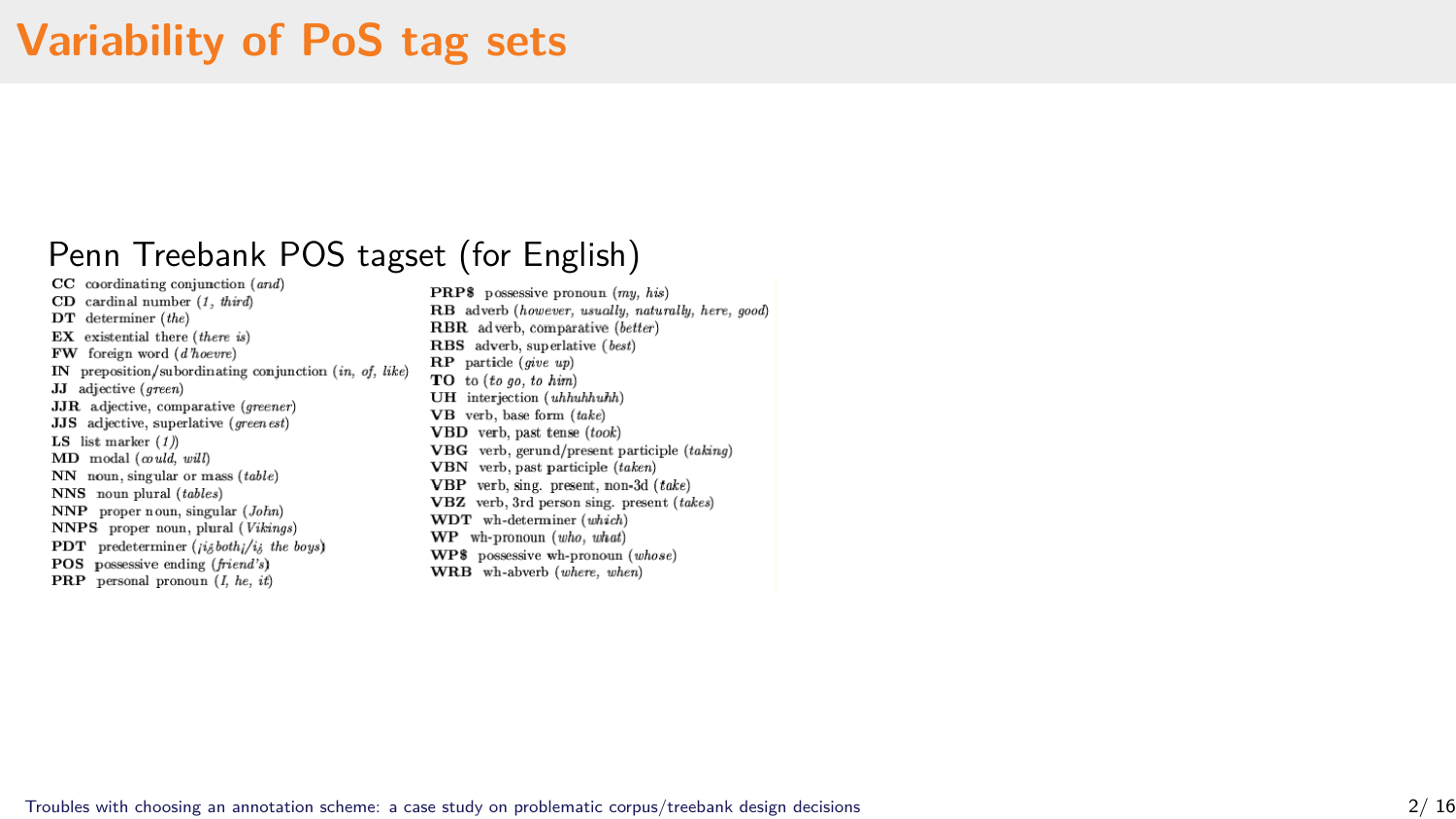#### **Variability of PoS tag sets, cont.**

## Negra Corpus POS tagset (for German)<br>ADJA Attributives Adjek- KOKOM Vergleichspar- PRF Reflexives Personal- VVIZ<br>tiv

| PRF Reflexives Personal-        |
|---------------------------------|
|                                 |
| Substituieren des               |
| Interrogativpronomen            |
| Attribuierendes                 |
| Interrogativpronomen            |
| PWAV Adverbiales                |
| Interrogativ- oder<br>Rela-     |
| tivpronomen                     |
| Pronominalad-                   |
|                                 |
| PTKZU zu vor Infinitiv          |
| PTKNEG Negationspar-            |
|                                 |
| <b>PTKVZ</b><br>Abgetrennter    |
|                                 |
| <b>PTKANT</b> Antwortpartikel   |
| PTKA Partikel bei Adjek-        |
| tiv oder Adverb                 |
| <b>TRUNC</b> Kompositions-      |
|                                 |
| <b>VVFIN</b> Finites Verb. voll |
| <b>VVIMP</b> Imperativ, voll    |
| <b>VVINF</b> Infinitiv, voll    |
|                                 |

| Reflexives Personal-      | VVIZU Infinitiv mit zu        |
|---------------------------|-------------------------------|
| en                        | voll                          |
| Substituierendes          | <b>VVPP</b> Partizip Perfekt  |
| ativpronomen              | voll                          |
| Attribuieren des          | VAFIN Finites Verb, aux       |
| <i>sativpronomen</i>      | VAIMP Imperativ, aux          |
| Adverbiales               | <b>VAINF</b> Infinitiv, aux   |
| ativ- oder Rela-          | VAPP Partizip Perfekt         |
| omen                      | aux                           |
| V Pronominalad-           | VMFIN Finites Verb            |
|                           | modal                         |
| U zu vor Infinitiv        | <b>VMINF</b> Infinitiv, modal |
| EG Negationspar-          | <b>VMPP</b> Partizip Perfekt  |
|                           | modal                         |
| Z Abgetrennter            | XY Nichtwort, Sonderze        |
| atz                       | ichen                         |
| <b>NT</b> Antwortpartikel | 8. Komma                      |
| Partikel bei Adjek-       | \$. Satzbeendende Inter-      |
| : A dverb                 | punktion                      |
| C Kompositions-           | 8( Sonstige Satzzeichen       |
| d                         | satzintern                    |
| V Finites Verb, voll      | NNE Verbindung aus            |
| P Imperativ, voll         | Eigennamen und normaler       |
| F Infinitiv, voll         | Nomen                         |
|                           |                               |

[Troubles with choosing an annotation scheme: a case study on problematic corpus/treebank design decisions](#page-1-0) 3/ 16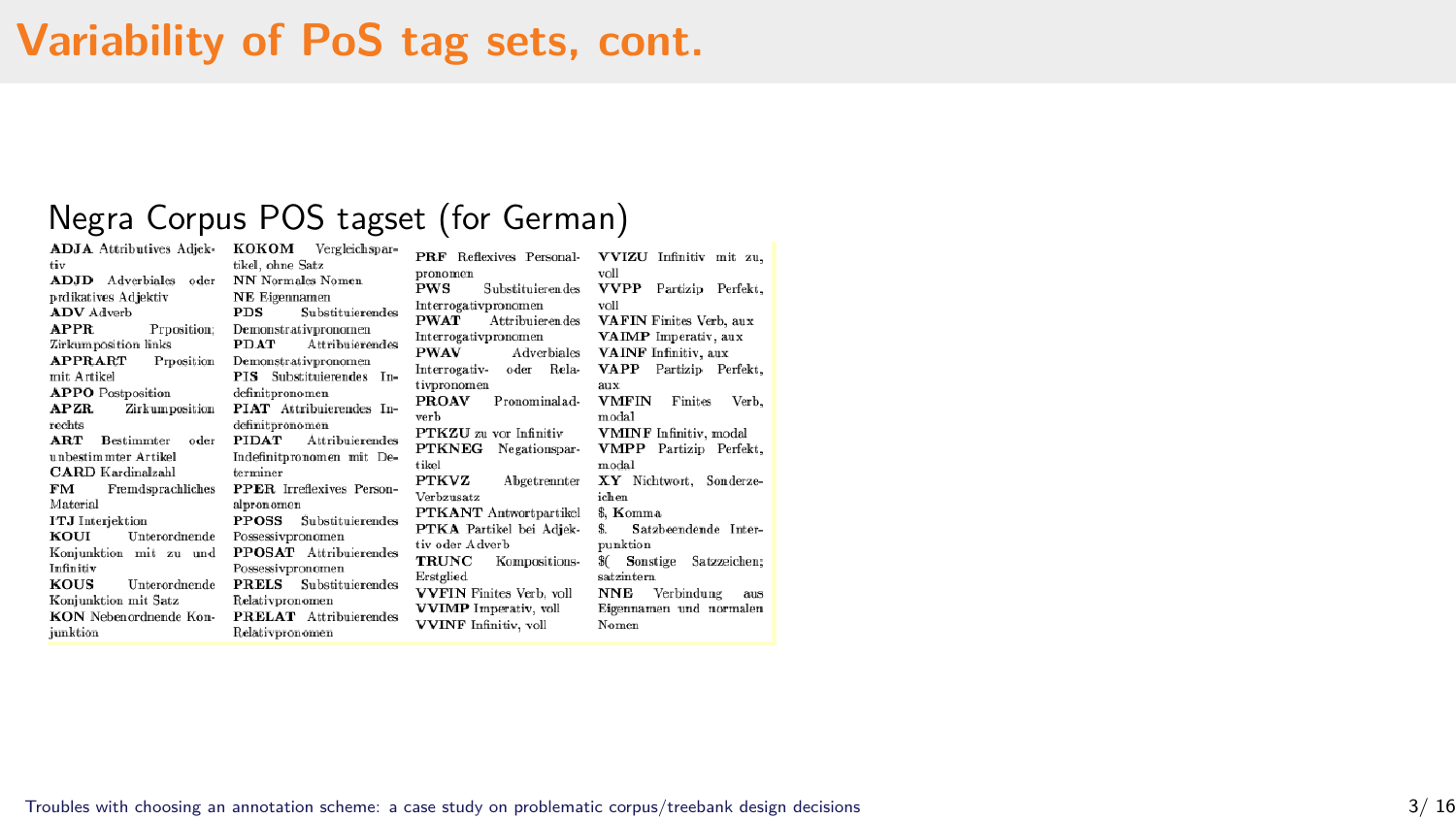#### **Variability of PoS tag sets, cont.**

Prague Dependency Treebank morphologitagset (for Czech), several thousand combinations using 15-character long positional tags

| Form     | Lemma                      | <b>Morphological tag</b>          |
|----------|----------------------------|-----------------------------------|
| Některé  | některý                    | $PZFP1$ ---------                 |
| kontury  | kontura                    | $NNFP1---A---$                    |
| problému | problém                    | $NNIS2---A---$                    |
| se       | se ^(zvr. zájmeno/částice) |                                   |
| však     | však                       | .T^-------------                  |
| po       | $po-1$                     | $RR--6---------$                  |
| oživení  | oživení_^(*3it)            | $NNNS6---A---$                    |
| Havlovým | Havlův ;S ^(*3el)          | $ALITS7M------$                   |
| projevem | projev                     | $NNIS7---A---$                    |
| zdaji    | zdát                       | $VB-P---3P-AA---$                 |
| být      | být                        | $Vf$ -------- $A$ ----            |
| jasnējší | jasný                      | $A$ $A$ $FP$ $1$ $-- 2$ $A$ $---$ |
|          |                            | 7.                                |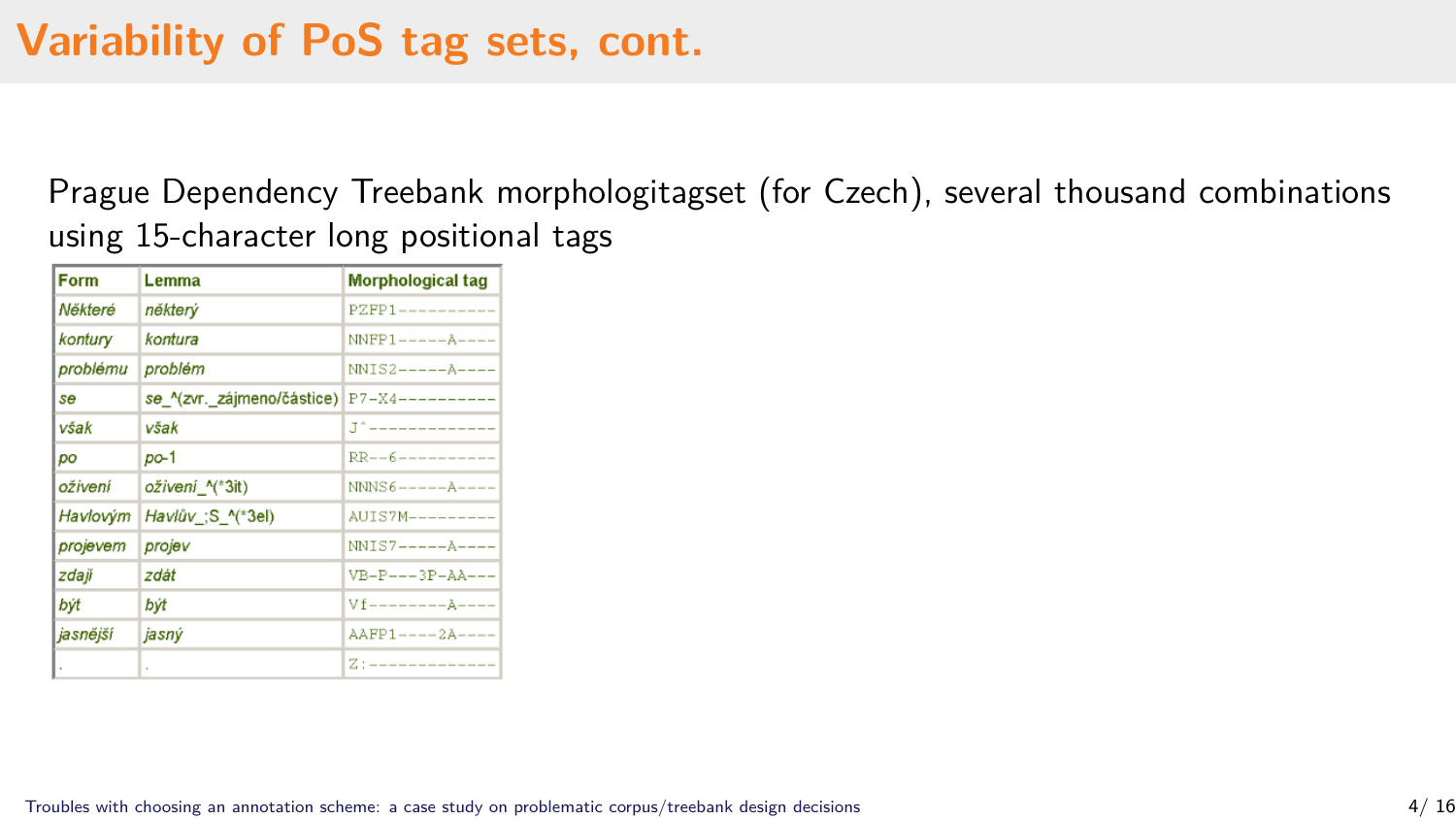#### **Treebanks**

- $\bullet$  a treebank is a corpus in which sentences' syntax and/or semantics is analyzed using tree-shaped data structures
- a tree in the sense of graph theory (a connected acyclic graph)
- sentence syntactic analysis ... it sounds familiar to most of you, doesn't it?



Credit: http://konecekh.blog.cz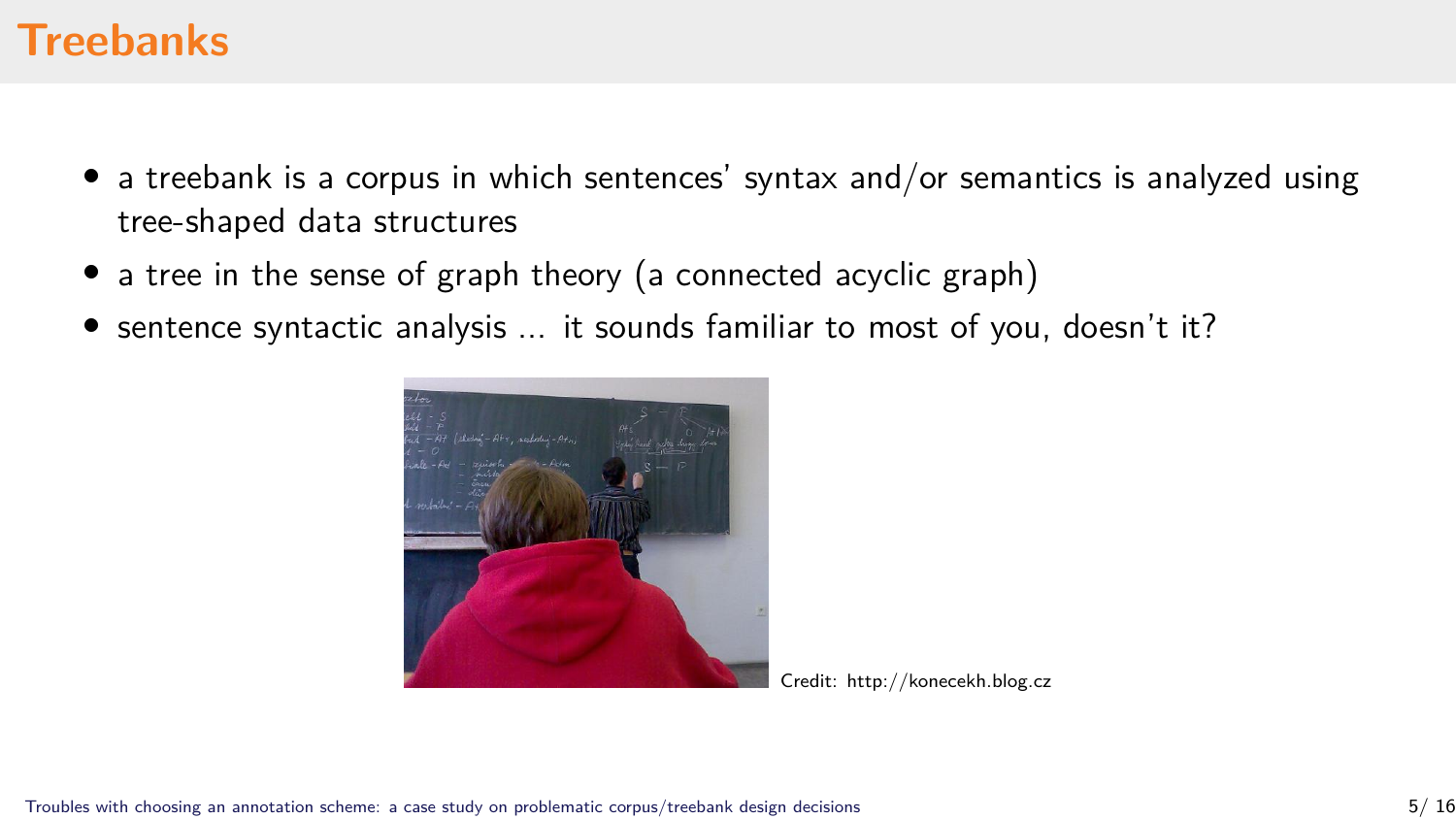## **Why trees: Initial thoughts**

- 1. Honestly: trees are irresistibly attractive data structures.
- 2. We believe sentences can be reasonably represented by discrete units and relations among them.
- 3. Some relations among sentence components (such as some word groupings) make more sense than others.
- 4. In other words, we believe there is an latent but identifiable discrete structure hidden in each sentence.
- 5. The structure must allow for various kinds of nestedness (*…a já mu řek, že nejsem Řek, abych mu řek, kolik je v Řecku řeckých řek …*).
- 6. This resembles recursivity. Recursivity reminds us of trees.
- 7. Let's try to find such trees that make sense linguistically and can be supported by empirical evidence.
- 8. Let's hope they'll be useful in developing NLP applications such as Machine Translation.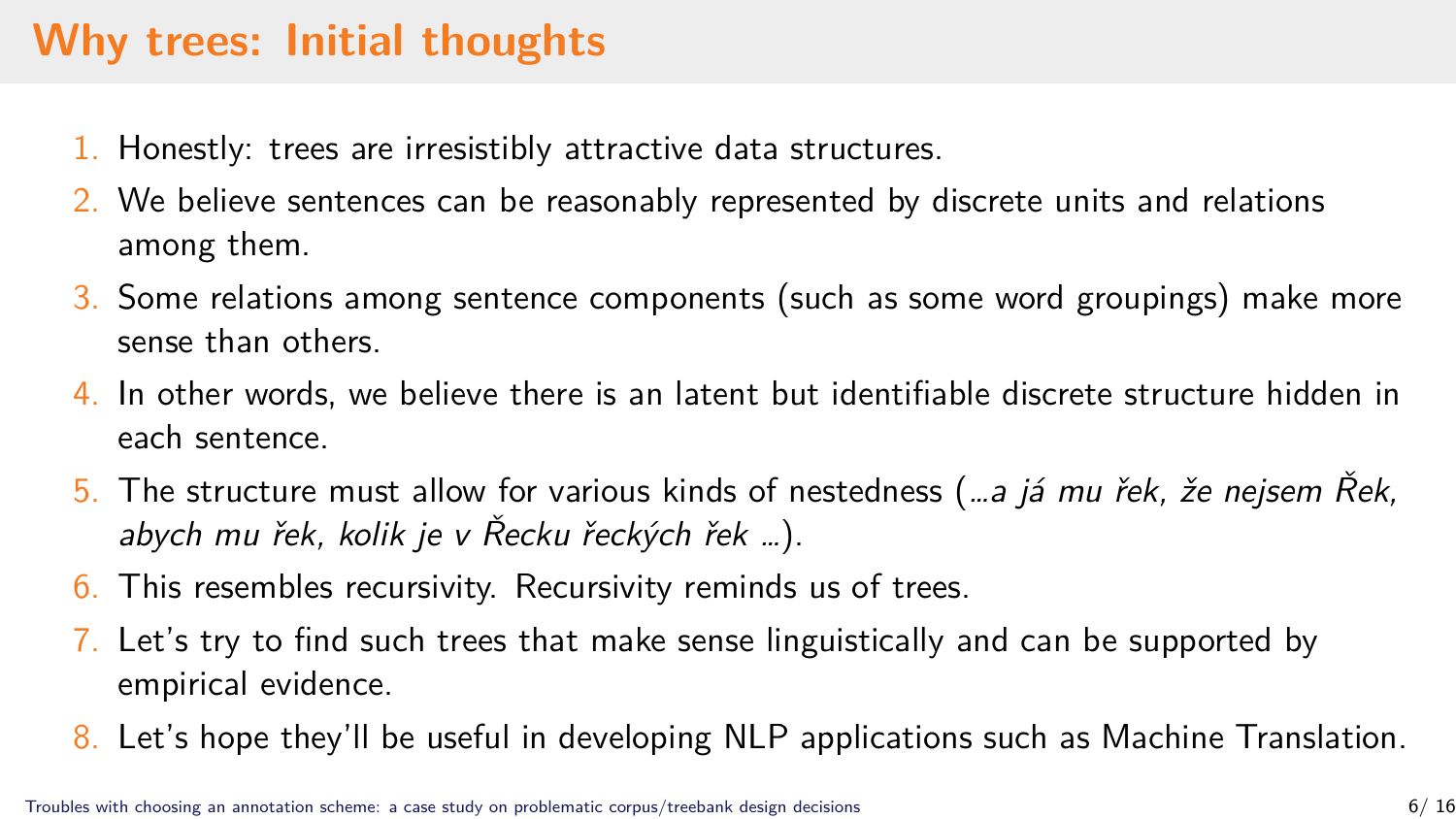## **So what kind of trees?**

There are two types of trees broadly used:

- constituency (phrase-structure) trees
- dependency trees



Constituency trees simply don't fit to languages with freer word order, such as Czech. Let's use dependency trees.

[Troubles with choosing an annotation scheme: a case study on problematic corpus/treebank design decisions](#page-1-0) 7/ 16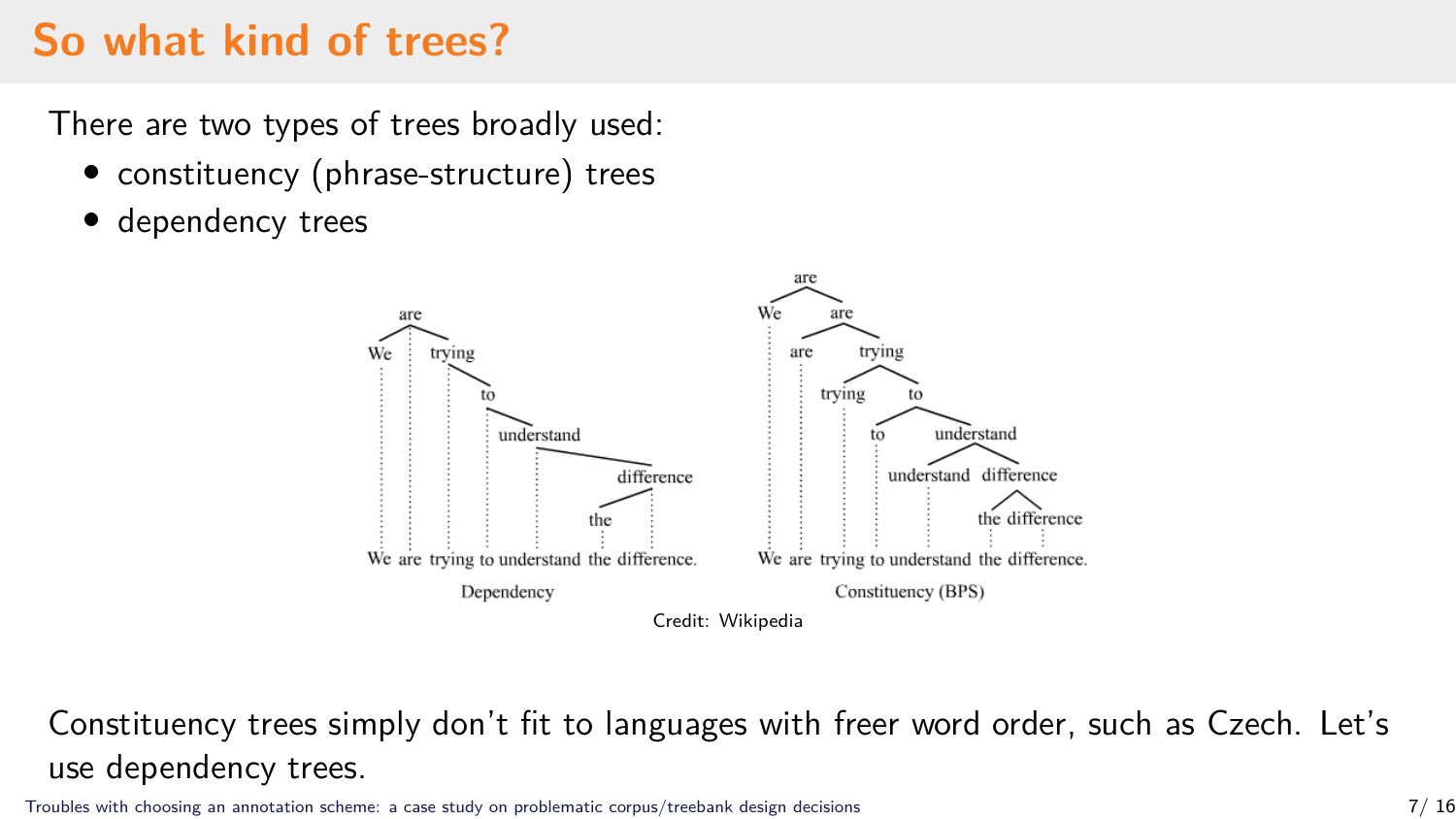## **BTW how do we know there is a dependency between two words?**

- There are various clues manifested, such as
	- word order (juxtapositon): "*…přijdu zítra …*"
	- agreement: "*…novými<sub>.pl.instr</sub> knihami<sub>.pl.instr</sub>…*"
	- government: "*…slíbil Petrovi*.*…*"
- Different languages use different mixtures of morphological strategies to express relations among sentence units.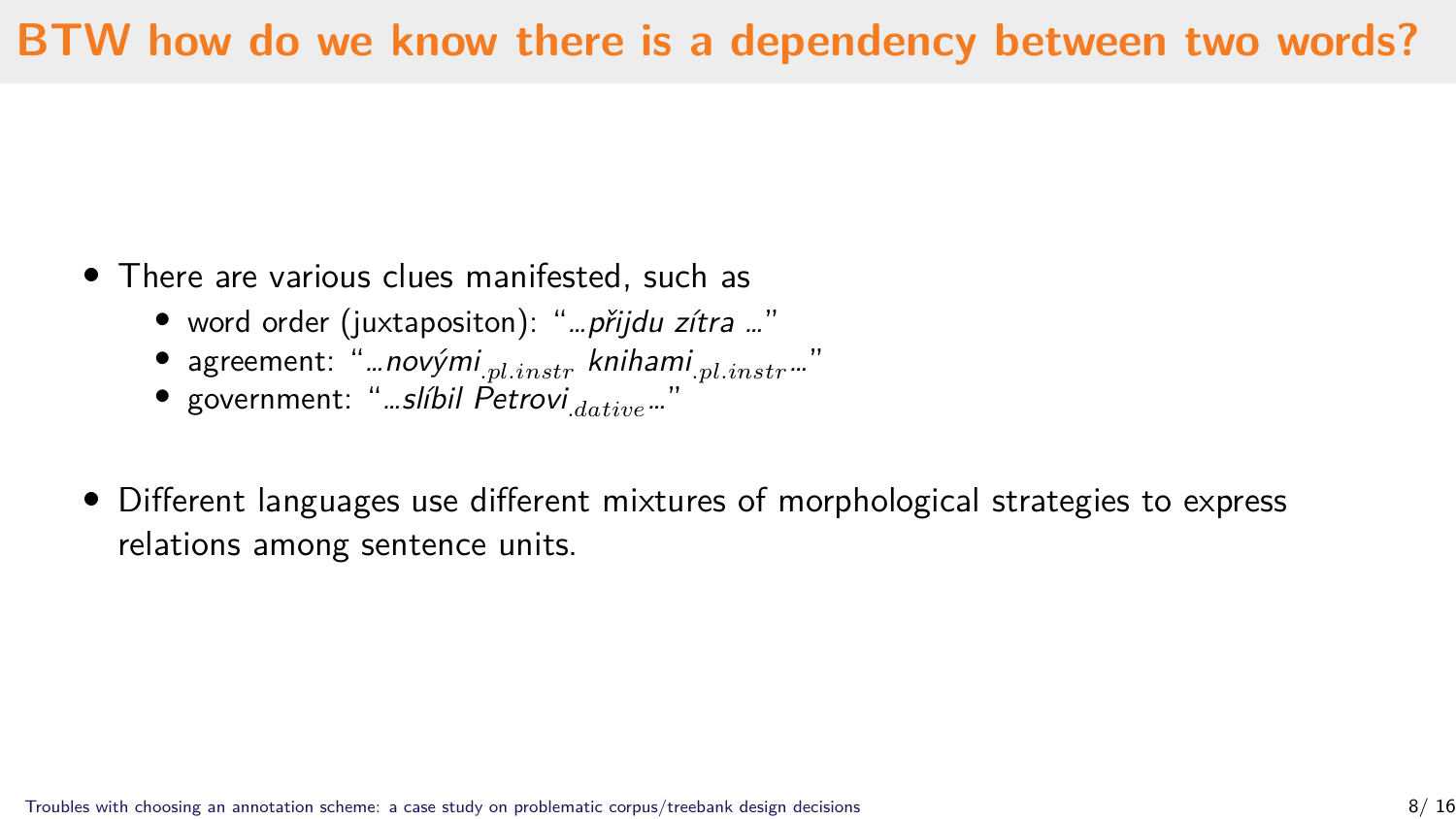If a sentence is to be represented by a dependency tree, then we need to be able to:

- identify **sentence boundaries**.
- identify **word boundaries** within a sentence.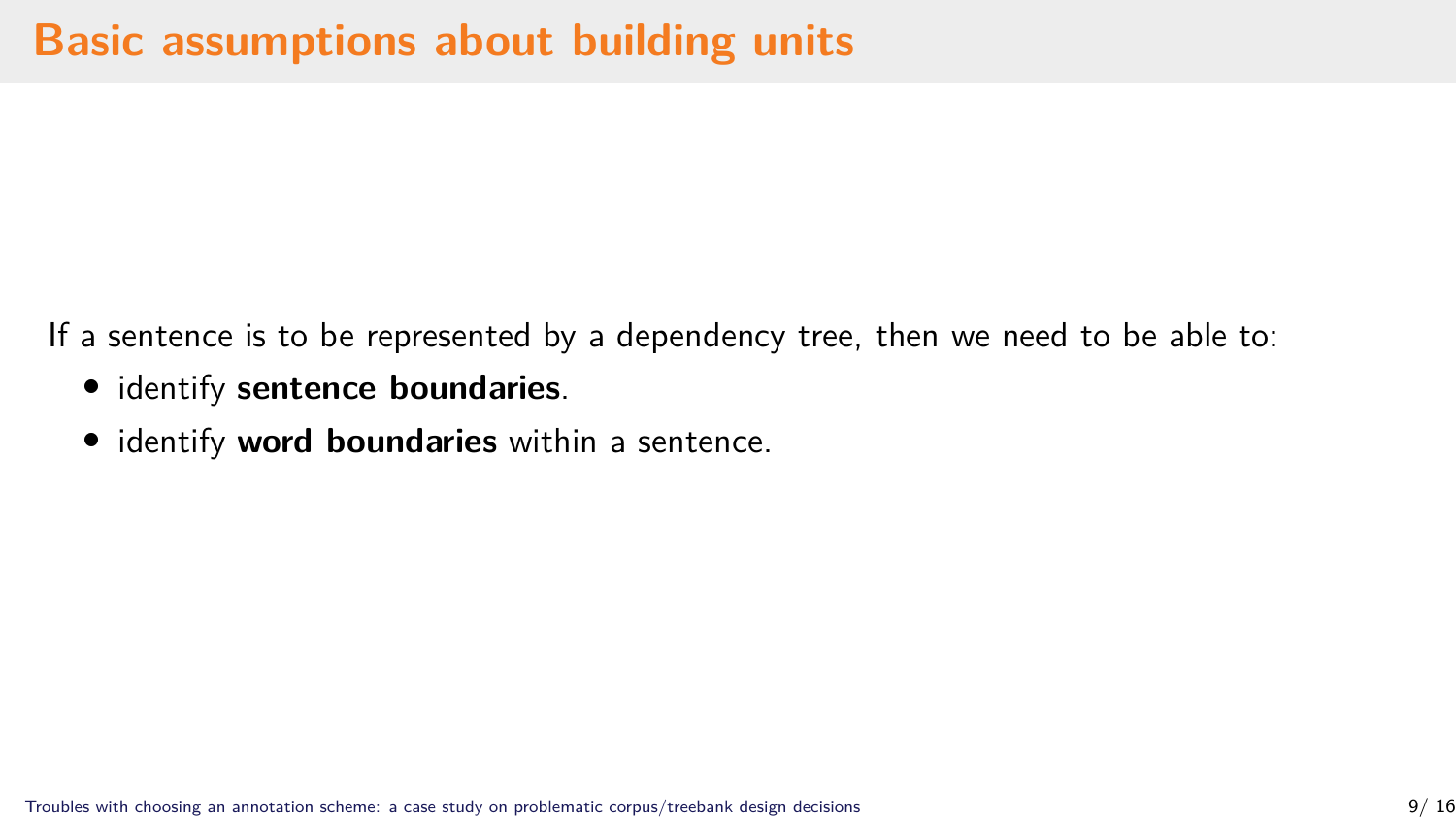If a sentence is to be represented by a dependency tree, then:

- there must be a **unique parent word** for each word in each sentence, except for the root word
- there are **no loops** allowed.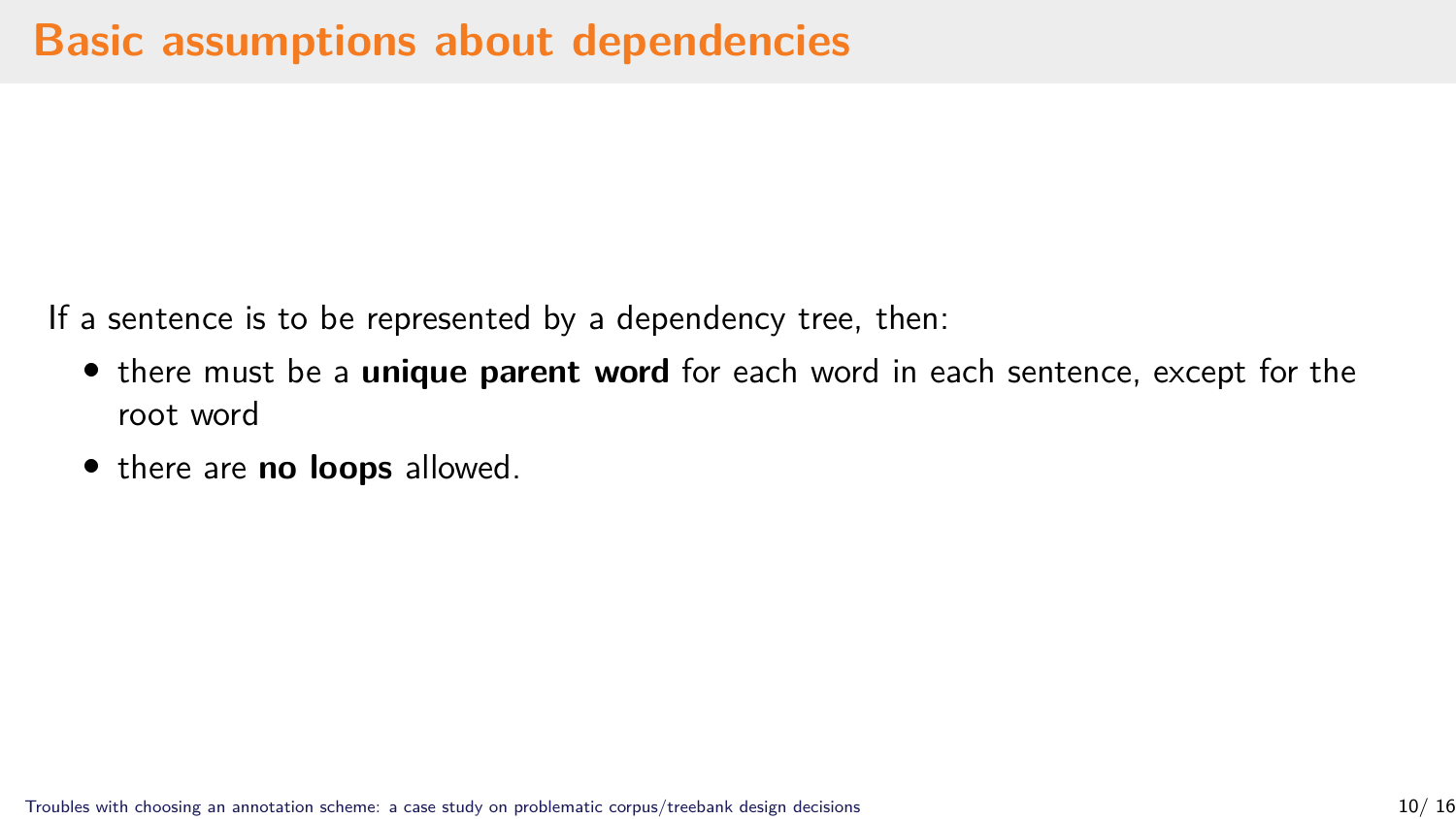#### **Even the most basic assumptions are violated**

- Sometimes **sentence boundaries are unclear** generally in speech, but e.g. in written Arabic too, and in some situations even in written Czech (e.g. direct speech)
- Sometimes **word boundaries are unclear**, (Chinese, "ins" in German, "abych" in Czech).
- Sometimes its **unclear which words should become parents** (A preposition or a noun? An auxiliary verb or a meaningful verb? …).
- Sometimes there are too many relations ("Zahlédla ho bosého."), which implies **loops**.

Life's hard. Let's ignore it and insist on trees.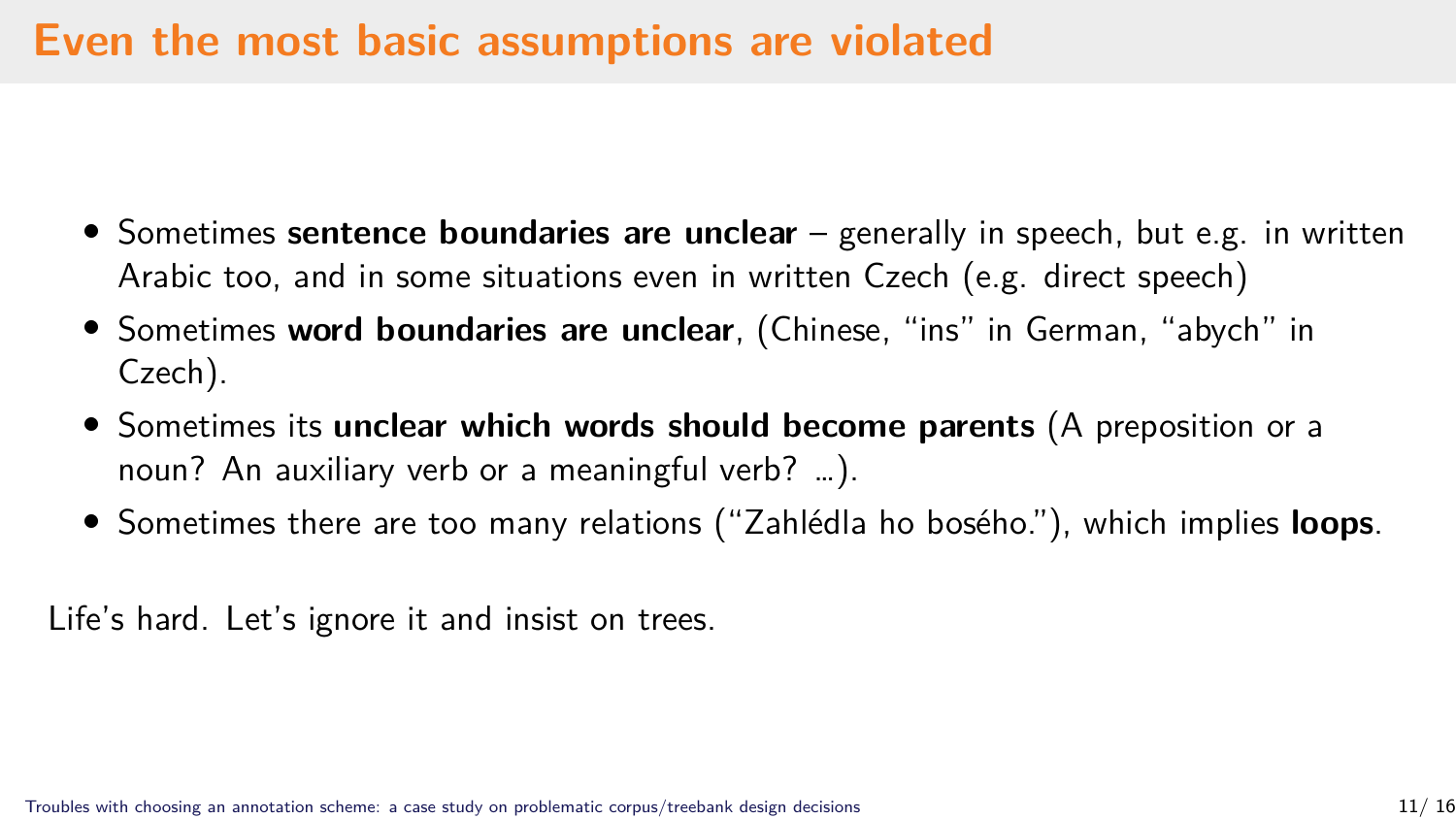#### **Counter-examples revisited**

If we cannot find linguistically justified decisions, then make them at least consistent.

- Sometimes sentence boundaries are unclear (generally in speech, but e.g. in written Arabic too…)
	- **OK, so let's introduce annotation rules for sentence segmentation.**
- Sometimes word boundaries are unclear, (Chinese, "ins" in German, "abych" in Czech).
	- **OK, so let's introduce annotation rules for tokenization.**
- Sometimes it's not clear which word should become parent (e.g. a preposition or a noun?).
	- **OK, so let's introduce annotation rules for choosing parent.**
- Sometimes there are too many relations ("Zahlédla ho bosého."), which implies loops.
	- **OK, so let's introduce annotation rules for choosing tree-shaped skeleton.**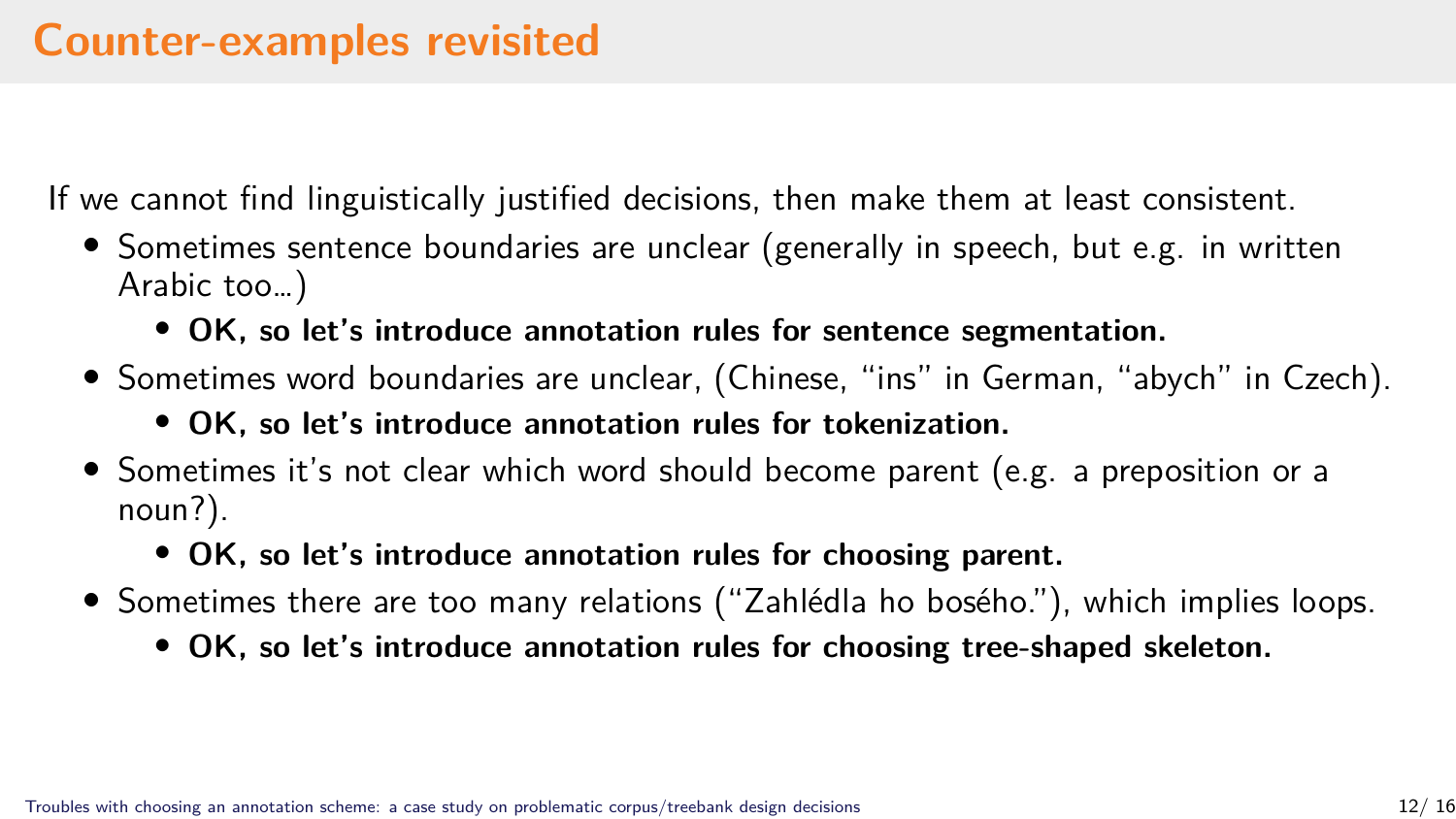## **Treebanking**

- Is our dependency approach viable? Can we check it?
- Let's start by building the trees manually.
- a treebank a collection of sentences and associated (typically manually annotated) dependency trees
- for English: Penn Treebank [Marcus et al., 1993]
- for Czech: Prague Dependency Treebank [Hajič et al., 2001]
	- layered annotation scheme: morhology, surface syntax, deep syntax
	- dependency trees for about 100,000 sentences
- high degree of design freedom and local linguistic tradition bias
- different treebanks  $\implies$  different annotation styles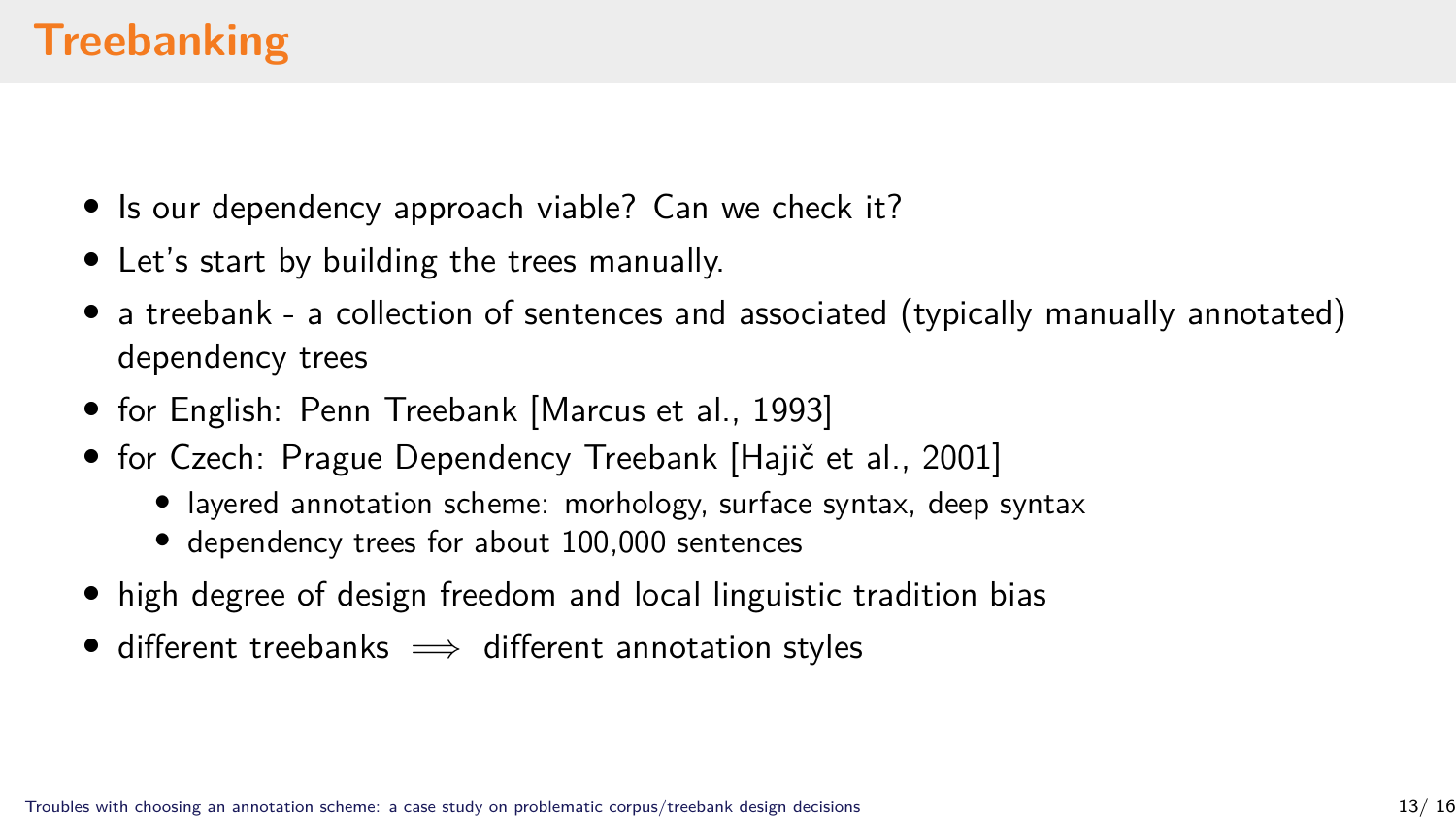## **An example of a treebank variability cause: the case of coordination**

- coordination structures such as "*lazy dogs, cats and rats*" consists of
	- conjuncts
	- conjunctions
	- shared modifiers
	- punctuation tokens
- 16 different annotation styles identified in 26 treebanks (and many more possible)
- different expressivity, limited convertibility, limited comparability of experiments…
- **harmonization of annotation styles badly needed!**

| <b>Main family</b>                                                                                                                          | Prague family (code fP)<br>114 treebanks] | Moscow family (code fM)<br>15 treebanks] | Stanford family (code IS)<br>16 treebanks] |
|---------------------------------------------------------------------------------------------------------------------------------------------|-------------------------------------------|------------------------------------------|--------------------------------------------|
| Choice of bead                                                                                                                              |                                           |                                          |                                            |
| Head on left (code hL)<br>[10 treebanks]                                                                                                    | cars, and rars<br>coss.                   | dog                                      | doz<br>cars and rare                       |
| Head on right (code hR)<br>[14 treebanks]                                                                                                   | does<br>ries                              | 465                                      | rats<br>down                               |
| Mixed head (code hM) [1 treebank]                                                                                                           | A mixture of hL and hR                    |                                          |                                            |
| Attachment of shared modifiers                                                                                                              |                                           |                                          |                                            |
| Shared modifier<br>below the nearest conjunct<br>(code sN)<br>[15 treebanks]                                                                | cats                                      | rats<br>larê                             | mrs                                        |
| Shared modifier below head<br>(code sH)<br>111 treebanks]                                                                                   | and<br>lary dog                           | rans<br>leZ1<br>dogs                     | <b>CADS</b><br>Lery does                   |
| Attachment of coordinating conjunction                                                                                                      |                                           |                                          |                                            |
| Coordinating conjunction<br>below previous conjunct (code cP)<br>[2 treebanks]                                                              |                                           | dog<br>of Res                            | dres.<br>āн                                |
| Coordinating conjunction<br>below following conjunct (code cF)<br>[1 trechank]                                                              |                                           |                                          | dry.<br>reto                               |
| Coordinating conjunction<br>between two conjuncts (code cB)<br>18 treebanks)                                                                |                                           | dop                                      | door<br>cats and rats                      |
| Coordinating conjunction as the head (code cH)<br>is the only applicable style for the Prague family [14 treebanks]                         |                                           |                                          |                                            |
| Placement of punctuation                                                                                                                    |                                           |                                          |                                            |
| values DP 17 treebanks1, DF 11 treebank1 and DB 115 treebanks1 are analogous to cP, cF and cB<br>(but applicable also to the Prague family) |                                           |                                          |                                            |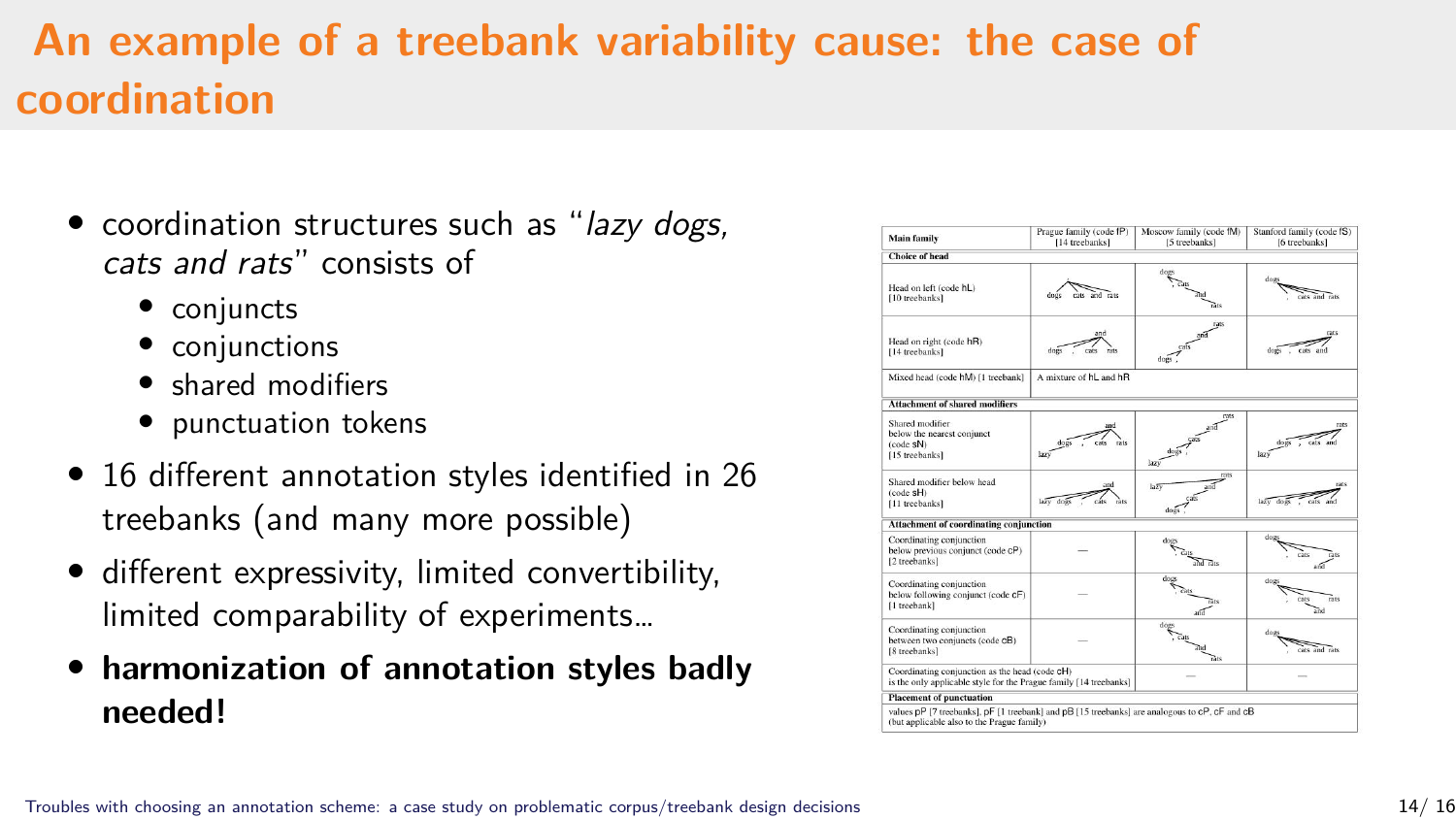#### **Btw how many treebanks are there out there?**

- growing interest in dependency treebanks in the last decade or two
- existing treebanks for about 100 languages now (but roughly 7,000 languages in the world)
- UFAL participated in several treebank unification efforts:
	- 13 languages in CoNLL in 2006
	- 29 languages in HamleDT in 2011
	- 37 languages in Universal Dependencies in 2015:
	- 70+ languages in UD in 2019